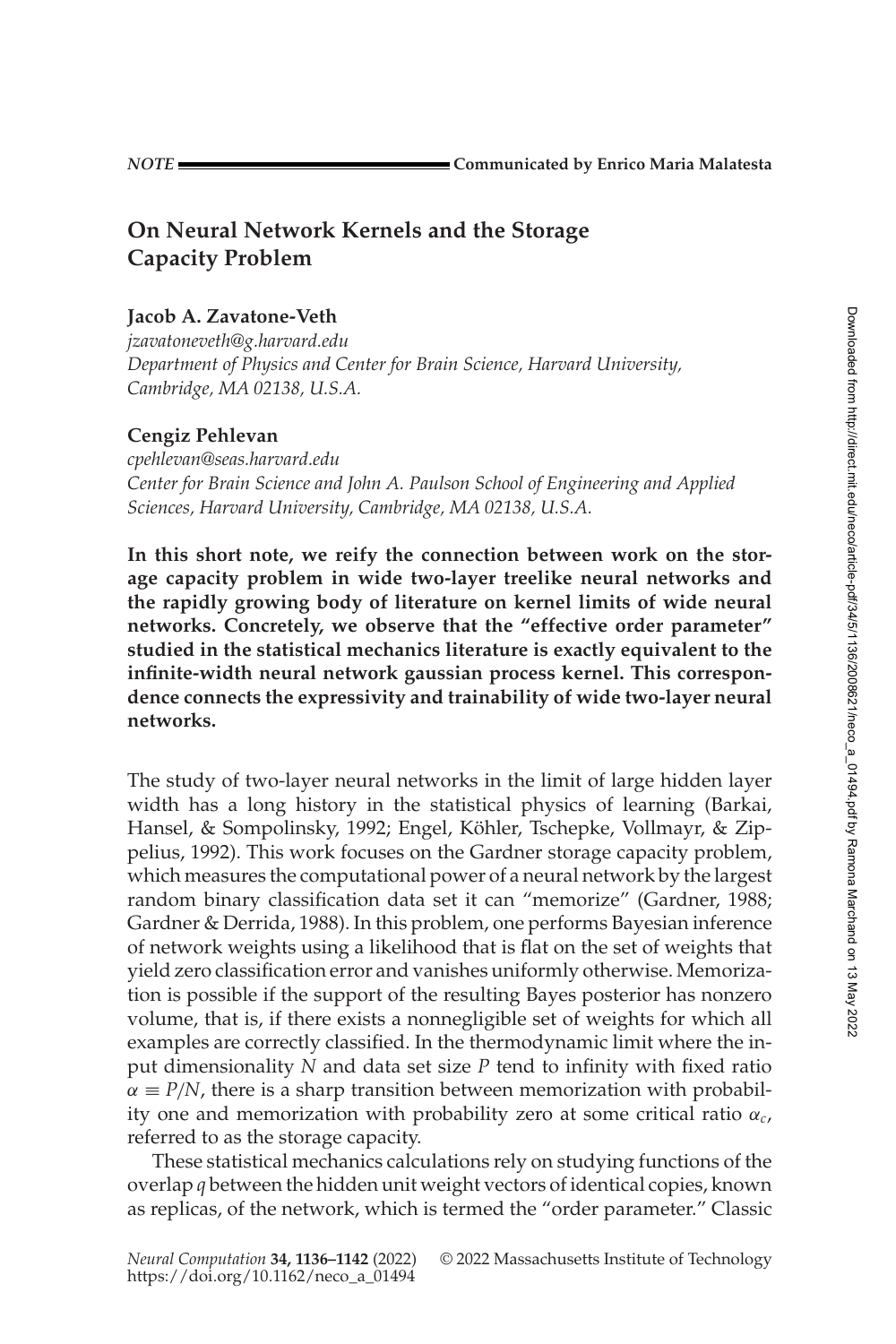work by Barkai et al. [\(1992\)](#page-5-0) and Engel et al. [\(1992\)](#page-5-1) for treelike networks with sign function hidden layer activations revealed a remarkable simplification in the limit where the number of hidden units *K* was taken to be large: the equations reduced to those of a perceptron (Gardner, [1988;](#page-5-2) Gardner & Derrida, [1988\)](#page-5-3), with the order parameter replaced by an "effective" order parameter  $q_{\text{eff}}(q)$ . This result was recently extended to rectified linear unit activation functions by Baldassi et al. [\(2019\)](#page-4-0) and general activation functions in our own work (Zavatone-Veth & Pehlevan, [2021,](#page-6-0) hereafter [ZP\)](#page-6-0).

Beginning with pioneering work by Neal [\(1996\)](#page-5-4) and Williams [\(1997\)](#page-5-5), a parallel line of research in the machine learning community has characterized the infinite-width limits of Bayesian neural networks with gaussian priors over their weights. This work also revealed a remarkable simplification: for a two-layer network with hidden layer activation function *f*, infinite-width inference is equivalent to shallow gaussian process (GP) inference with kernel $1$ 

<span id="page-1-1"></span>
$$
K_f(\mathbf{x}, \mathbf{y}) = \mathbb{E}\left[f(\mathbf{w} \cdot \mathbf{x})f(\mathbf{w} \cdot \mathbf{y}) : \mathbf{w} \sim \mathcal{N}(\mathbf{0}, \mathbf{I})\right]
$$
(1)

given by the deterministic infinite-width limit of the Gram matrix of hidden layer activations. Here,  $x, y \in \mathbb{R}^N$  are interpreted as two inputs to the network, and **w** ∼  $\mathcal{N}$ (0, I) is a random weight vector. In recent years, this neural network–gaussian process (NNGP) correspondence has proven to be an extremely fruitful tool in the theory of deep learning thanks to the observation that it can be extended to networks with more than a single hidden layer (Lee et al., [2018;](#page-5-6) Matthews et al., [2018\)](#page-5-7). Importantly, this correspondence does not apply only at the level of the prior, but also at the level of the Bayes posterior. For sensible likelihoods that model the targets as being conditionally independent of the network weights given the network outputs, the function-space posterior distribution tends to that induced by the limiting gaussian process prior (Hron et al., [2020\)](#page-5-8). Moreover, the connection between infinitely wide neural networks and kernel machines has been extended to study gradient-based training (Jacot, Gabriel, & Hongler, [2018\)](#page-5-9).

However, a precise connection between these two lines of research on Bayesian inference in infinitely wide two-layer neural networks has yet to be drawn. In this brief note, we reinterpret results on the storage capacity problem in terms of the behavior of the NNGP kernel. This observation allows us to clarify the conceptual and technical connections between these parallel lines of work on wide and deep neural networks.

We start by observing that for unit-norm inputs **x**,  $y \in \mathbb{S}^{N-1}$ , the infinitewidth NNGP kernel, equation [1,](#page-1-1) can be expressed as a function of the

<span id="page-1-0"></span><sup>1</sup> For clarity of exposition, we make the simplifying assumptions that the network has no bias terms and the prior weight variance is unity.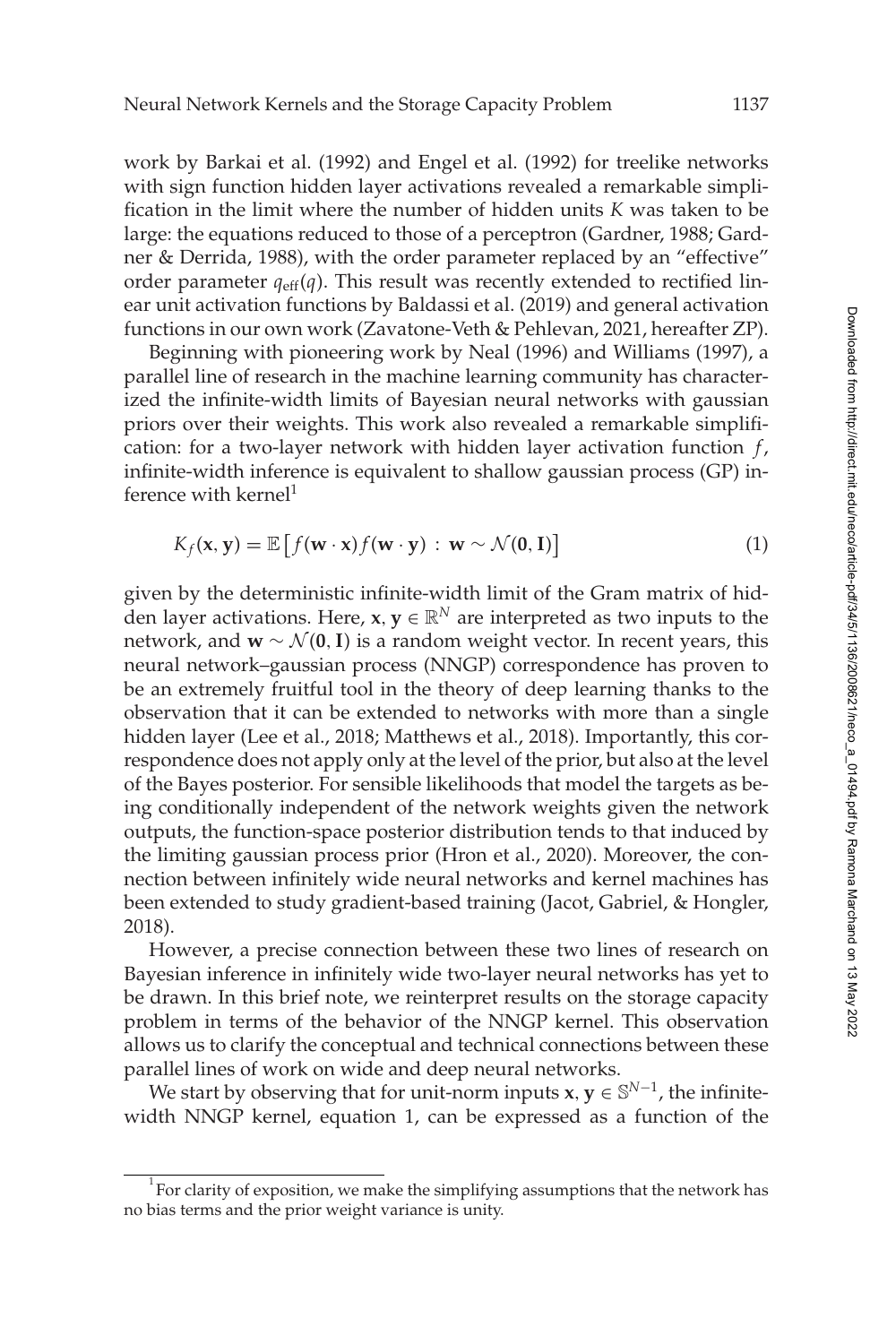overlap *q* ≡ **x** · **y** ∈ [−1, +1] (Cho & Saul, [2009;](#page-5-10) Lee et al., [2018;](#page-5-6) Matthews, Hron, Rowland, Turner, & Ghahramani, [2018;](#page-5-7) Neal, [1996;](#page-5-4) Williams, [1997\)](#page-5-5):

$$
K_f(q) = \begin{cases} \mathbb{E}\left[f(x)^2 : x \sim \mathcal{N}(0, 1)\right], & \text{if } q = 1\\ \mathbb{E}\left[f(x)f(y) : \binom{x}{y} \sim \mathcal{N}\left(\binom{0}{0}, \binom{1}{q-1}\right)\right], & \text{if } -1 < q < 1\\ \mathbb{E}\left[f(x)f(-x) : x \sim \mathcal{N}(0, 1)\right], & \text{if } q = -1. \end{cases}
$$
\n(2)

For functions *f* that are square-integrable with respect to gaussian measure,  $K_f(q)$  is a continuous function on the closed interval  $[-1, 1]$ , with a power series that converges throughout that interval (Bogachev, [1998;](#page-5-11) Daniely, Frostig, & Singer, [2016;](#page-5-12) Zavatone-Veth & Pehlevan, [2021\)](#page-6-0).

The NNGP kernel coincides exactly with the effective order parameter studied in the statistical mechanics literature:<sup>2</sup>

$$
q_{\text{eff}}(q) = K_f(q). \tag{3}
$$

In particular, the result of [ZP](#page-6-0) shows that the storage capacity remains finite in the infinite-width limit if the left derivative,

$$
\partial_{-}K_{f}(q=1) \equiv \lim_{q \uparrow 1} \frac{K_{f}(1) - K_{f}(q)}{1 - q}, \tag{4}
$$

of the kernel at  $q = 1$  is finite, and diverges otherwise. For the special cases of  $f(x) = sign(x)$ , which yields infinite capacity, and  $f(x) = ReLU(x) =$  $max{0, x}$ , which yields finite capacity, this was noted by Barkai et al. [\(1992\)](#page-5-0) and Baldassi et al. [\(2019\)](#page-4-0), respectively, based on direct computations of  $K_{\text{sign}}(q)$  and  $K_{\text{ReLU}}(q)$ .<sup>[3](#page-2-1)</sup> Thus, the relationship of the limiting behavior of the NNGP kernel for sign activation functions to the expressivity of infinitely wide networks was implicitly studied 30 years ago.

Therefore, the storage capacity of a treelike committee machine is related to the behavior of the NNGP kernel for nearly colinear arguments. In [ZP,](#page-6-0) we gave a general argument based on Fourier-Hermite expansions that ∂−*Kf* (*q* = 1) is finite if and only if the activation function *f* is in the Sobolev space of functions that are square-integrable with respect to gaussian measure and have weak derivatives that are also square-integrable with respect to gaussian measure (Bogachev, [1998\)](#page-5-11). Roughly speaking, a kernel with a

<span id="page-2-0"></span> $^{2}$ Possibly up to irrelevant constant offsets. In [ZP](#page-6-0) we defined the effective order parameter as  $q_{eff}(q) = K_f(q) - [\mathbb{E}_{x \sim \mathcal{N}(0,1)} f(x)]^2$ .

<span id="page-2-1"></span> $\sigma$ <sup>3</sup> In the machine learning literature, kernels of this family were studied systematically by Cho and Saul [\(2009\)](#page-5-10).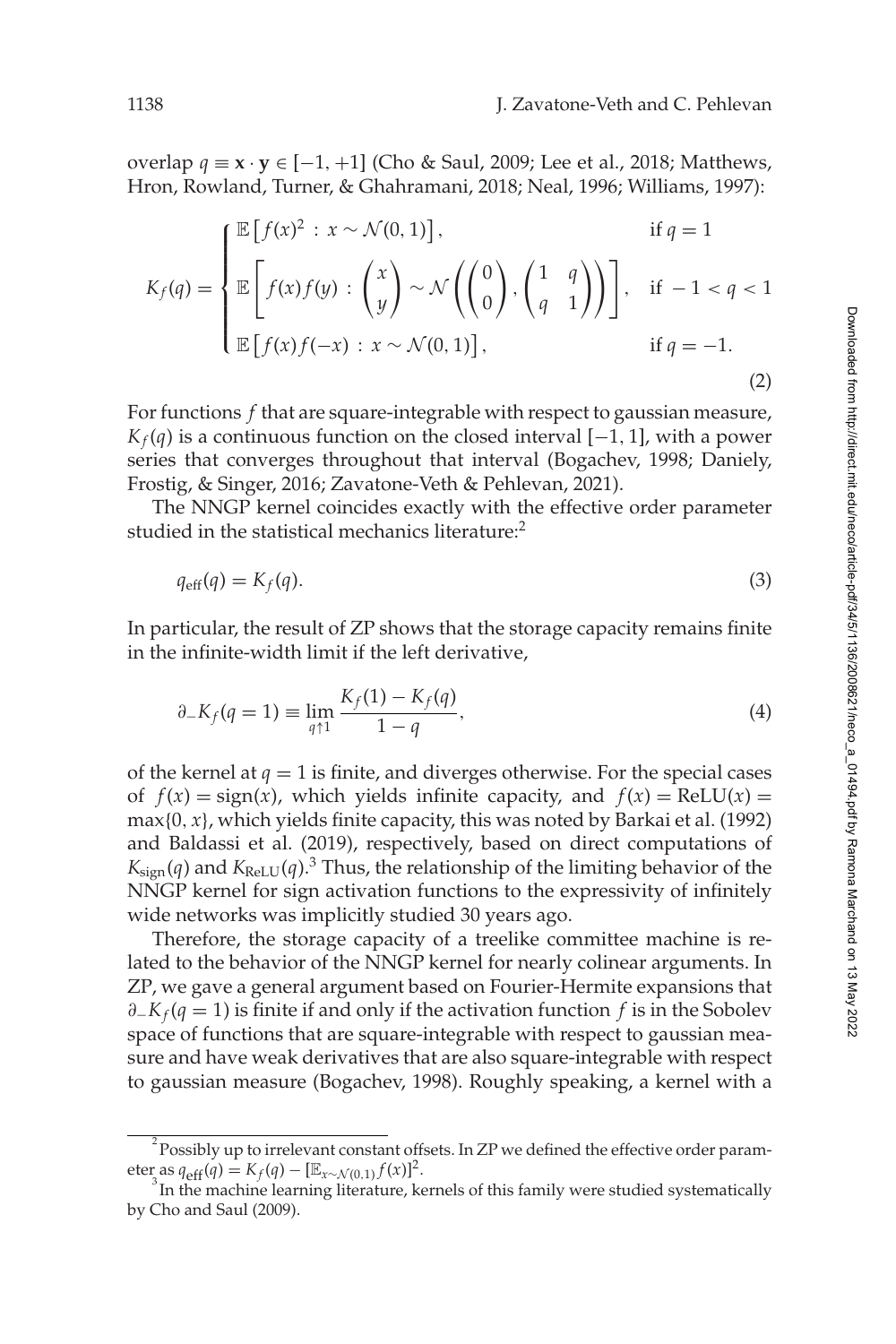cusp at *q* = 1 will yield divergent capacity. Intuitively, ∂−*Kf* (*q* = 1) measures the ability of the kernel to discriminate between nearly colinear inputs, which has a natural relationship to expressivity (Paccolat, Spigler, & Wyart, [2021;](#page-5-13) Poole, Lahiri, Raghu, Sohl-Dickstein, & Ganguli, [2016\)](#page-5-14).

The relationship between  $\partial$ <sub>−</sub> $K_f$ ( $q$  = 1) and the expressivity of deep networks was noted in a different context by Poole et al. [\(2016\)](#page-5-14). Those authors studied the expressivity of infinitely wide and deep, fully connected networks with random weights in terms of the fixed points of  $K_f(q)$  under iteration. For networks without bias terms, their results have a close relationship to those of [ZP,](#page-6-0) which we will illustrate in a simple setting. We assume that all inputs lie on the sphere and normalize the activation function such that  $K_f(q = 1) = 1$ . Then the result of Poole et al. [\(2016\)](#page-5-14) shows that networks with ∂−*Kf* (*q* = 1) > 1 display chaotic behavior in the sense that the fixed points of  $K_f(q)$  are unstable, while those with  $\partial$ <sub>−</sub> $K_f(q = 1)$  < 1 display ordered behavior. Those authors proposed that the sharp enhancement of differences between inputs by networks in the chaotic regime is a signature of expressivity. We remark that capacity calculation is conceptually distinct from the settings of GP inference and Poole et al. [\(2016\)](#page-5-14) in that the effective order parameter measures the similarity between the weight vectors of two different replicas for a random input example, while the kernel measures the similarity of two input examples for a random weight vector.

The connection between the storage capacity problem and the NNGP kernel also helps to clarify the relationship of [ZP](#page-6-0) to Panigrahi, Shetty, and Goyal's [\(2020\)](#page-5-15) study of gradient descent training in two-layer networks with fixed readout weights. In their setting, the speed of training is governed by the minimum eigenvalue of the "gradient Gram matrix" evaluated on the training examples, schematically given as  $G_f(\mathbf{x}, \mathbf{y}) = \mathbf{x} \cdot \mathbf{y} K_f(\mathbf{x}, \mathbf{y})$ .<sup>[4](#page-3-0)</sup> Working under the assumption that all inputs lie on the sphere, they showed that activation functions with a discontinuity in their derivatives yield rapid gradient descent training under a weaker bound on the maximum overlap *q* between any two training examples than is required for smooth activation functions.

As we have  $G_f(q) = qK_f(q)$  for inputs on the sphere, we can apply the above intuition for the relationship between the left derivative ∂−*Kf* (*q* = 1) and discriminability. By the results noted, functions *f* with discontinuous first derivatives will result in divergent left derivatives ∂−*G <sup>f</sup>* (*q* = 1) and thus sharp discrimination capabilities. This sharp discrimation capability will yield better separation between diagonal and off-diagonal elements of  $G_f(q)$  for *q* near one. By the Gershgorin circle theorem, this should in turn yield better lower bounds on the minimum eigenvalue of the  $G_f$  as a function of *q* than would hold for *G<sub>f</sub>*(*q*) with finite  $\partial_{-}G_f(q=1)$ , possibly

<span id="page-3-0"></span><sup>&</sup>lt;sup>4</sup>Here, the activation function *f* is always assumed to be at least Lipschitz continuous and is assumed to have weak derivative  $f'$  that is square-integrable with respect to gaussian measure such that  $G_f$  is well defined.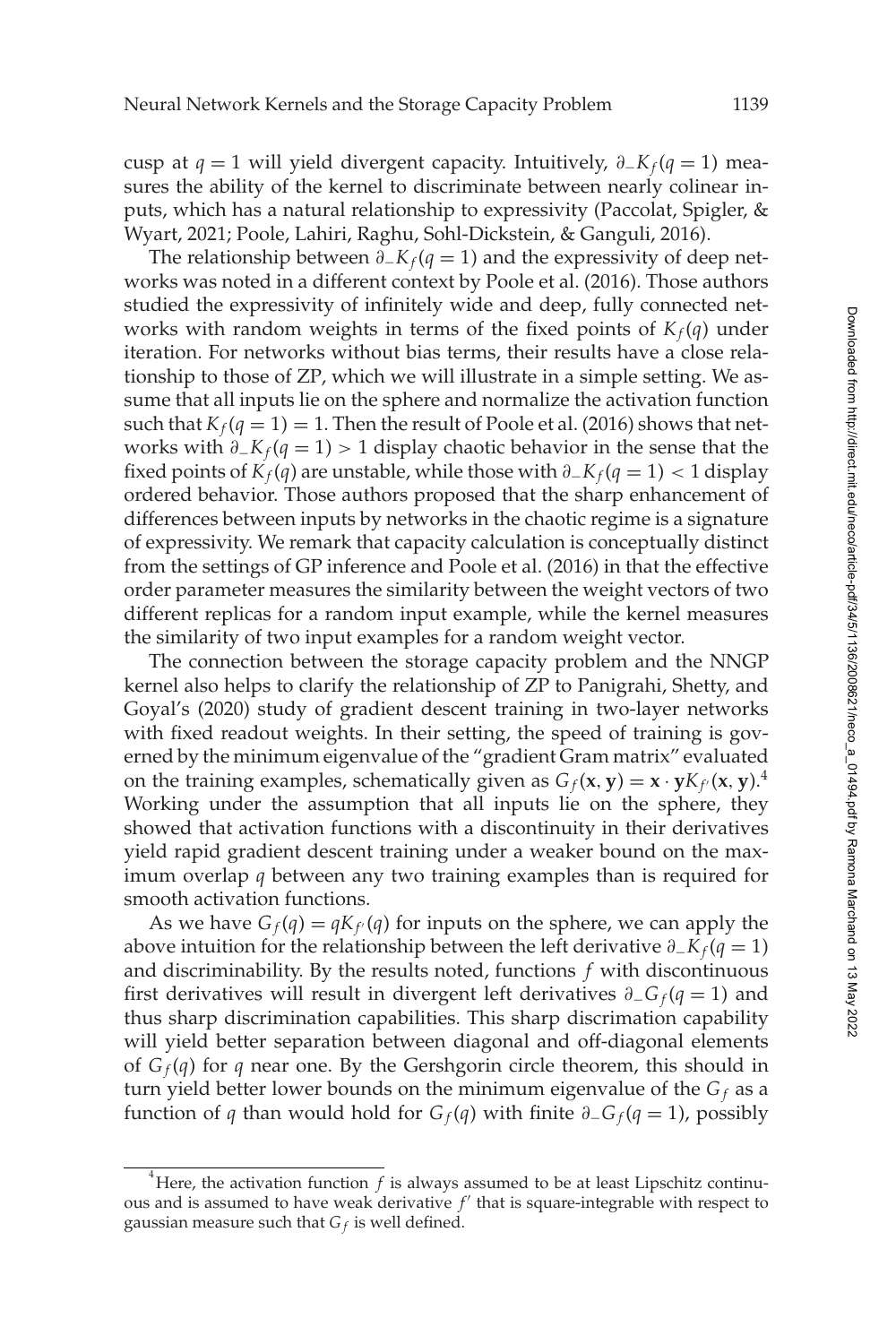decreasing training time (Horn & Johnson, [2012\)](#page-5-16). Therefore, the link between trainability and the second weak derivative of the activation function noted by Panigrahi et al. [\(2020\)](#page-5-15) and the link between storage capacity and the first weak derivative of the activation function noted in [ZP](#page-6-0) bear a close conceptual relation: both depend on the discrimination capabilities of the appropriate kernel for nearly colinear inputs.

To conclude, the storage capacity of a wide two-layer treelike neural network is determined by the behavior of the corresponding NNGP kernel for nearly colinear inputs on the sphere. This connection yields an intuitive explanation for the varying behavior of the storage capacity in terms of input discriminability (Baldassi et al., [2019;](#page-4-0) Barkai et al., [1992;](#page-5-0) Engel et al., [1992;](#page-5-1) Gardner, [1988;](#page-5-2) Gardner & Derrida, [1988;](#page-5-3) Zavatone-Veth & Pehlevan, [2021\)](#page-6-0), as well as a more precise description of the relationship of this line of research to work on kernel limits of neural networks (Cho & Saul, [2009;](#page-5-10) Hron et al., [2020;](#page-5-8) Jacot et al., [2018;](#page-5-9) Lee et al., [2018;](#page-5-6) Matthews et al., [2018;](#page-5-7) Neal, [1996;](#page-5-4) Panigrahi et al., [2020;](#page-5-15) Poole et al., [2016;](#page-5-14) Williams, [1997\)](#page-5-5).

Further research will be required to fully understand the connections between studies of the storage capacity problem in statistical physics and results on the NNGP limit. Though both lines of research focus on Bayesian inference of network weights, they consider different settings. The statistical physics literature largely focuses on simple two-layer models in a limit where the input dimension tends to infinity with the hidden layer width (Baldassi et al., [2019;](#page-4-0) Barkai et al., [1992;](#page-5-0) Engel et al., [1992;](#page-5-1) Zavatone-Veth & Pehlevan, [2021\)](#page-6-0), while most studies of the NNGP limit consider deeper fully connected networks with finite-dimensional inputs (Hron et al., [2020;](#page-5-8) Lee et al., [2018;](#page-5-6) Matthews et al., [2018;](#page-5-7) Neal, [1996;](#page-5-4) Williams, [1997\)](#page-5-5). Given the growing interest in applying tools from statistical physics to study inference in wide neural networks, $5$  we hope that the connections noted in this work will spark more detailed investigation of possible commonalities between these seemingly disparate settings.

#### **Acknowledgments**

This work was supported by the Harvard Data Science Initiative Competitive Research Fund, the Harvard Dean's Competitive Fund for Promising Scholarship, and a Google Faculty Research Award.

#### **References**

<span id="page-4-0"></span>Baldassi, C., Malatesta, E. M., & Zecchina, R. (2019). Properties of the geometry of solutions and capacity of multilayer neural networks with rectified linear unit activations. *Physical Review Letters*, *123*(17), 170602. 10.[1103/PhysRevLett](https://doi.org/10.1103/PhysRevLett.123.170602).123.170602, PubMed: [31702271](https://www.ncbi.nlm.nih.gov/pubmed/31702271)

<span id="page-4-1"></span> $^5$ See our discussion in Zavatone-Veth, Canatar, Ruben, and Pehlevan [\(2021\)](#page-6-1).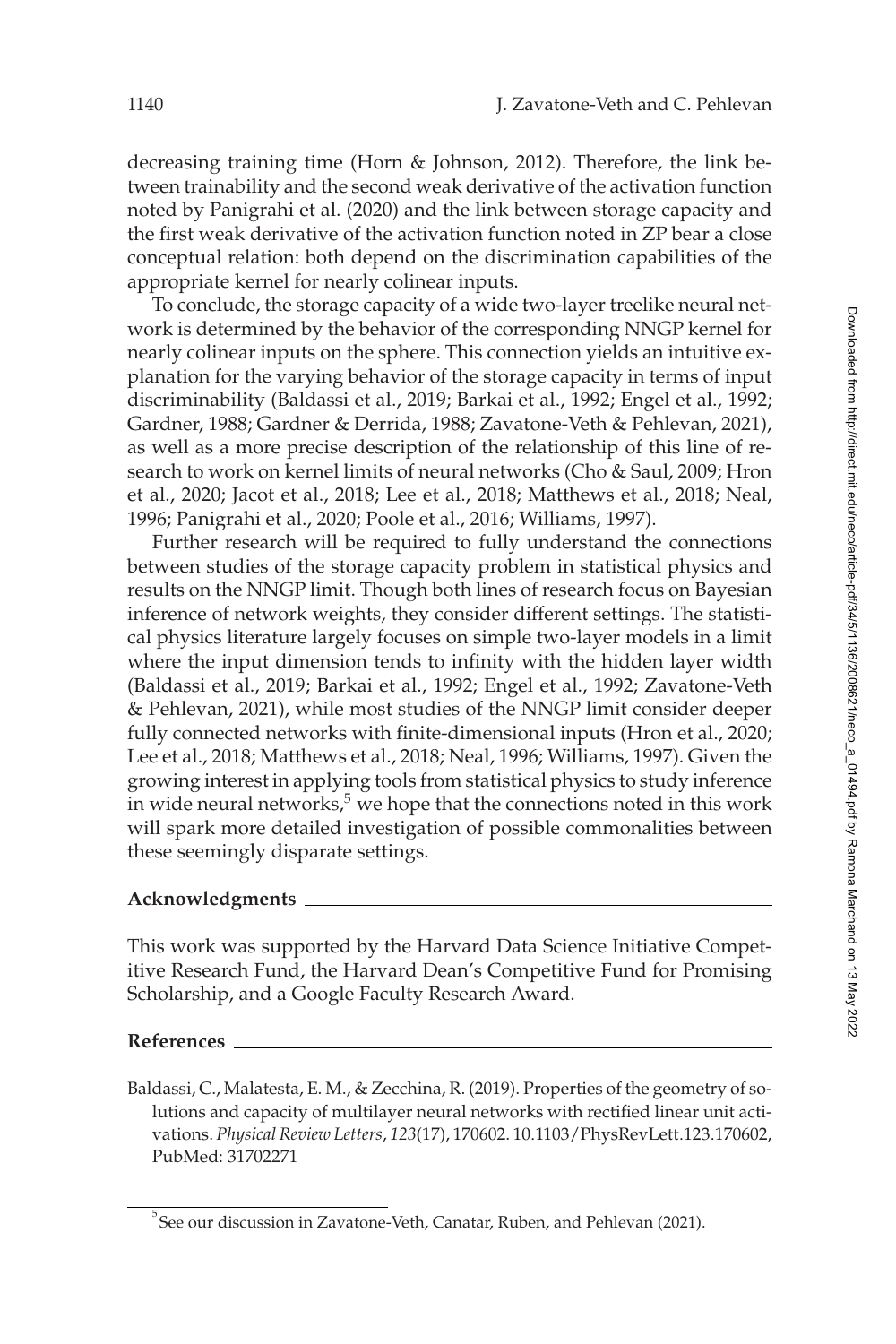- <span id="page-5-0"></span>Barkai, E., Hansel, D., & Sompolinsky, H. (1992). Broken symmetries in multilayered perceptrons. *Physical Review A*, *45*(6), 4146. 10.[1103/PhysRevA](https://doi.org/10.1103/PhysRevA.45.4146).45.4146
- <span id="page-5-11"></span>Bogachev, V. I. (1998). *Gaussian measures*. Providence, RI: American Mathematical Society.
- <span id="page-5-10"></span>Cho, Y., & Saul, L. (2009). Kernel methods for deep learning. In Y. Bengio, D. Schuurmans, J. Lafferty, C. Williams, & A. Culotta (Eds.), *Advances in neural information processing systems*, *22*. Red Hook, NY: Curran.
- <span id="page-5-12"></span>Daniely, A., Frostig, R., & Singer, Y. (2016). Toward deeper understanding of neural networks: The power of initialization and a dual view on expressivity. In D. Lee, M. Sugiyama, U. Luxburg, I. Guyon, & R. Garnett (Eds.), *Advances in neural information processing systems*, *29* (pp. 2253–2261). Red Hook, NY: Curran.
- <span id="page-5-1"></span>Engel, A., Köhler, H., Tschepke, F., Vollmayr, H., & Zippelius, A. (1992). Storage capacity and learning algorithms for two-layer neural networks. *Physical Review A*, *45*(10), 7590. 10.[1103/PhysRevA](https://doi.org/10.1103/PhysRevA.45.7590).45.7590
- <span id="page-5-2"></span>Gardner, E. (1988). The space of interactions in neural network models. *Journal of Physics A: Mathematical and General*, *21*(1), 257.
- <span id="page-5-3"></span>Gardner, E., & Derrida, B. (1988). Optimal storage properties of neural network models. *Journal of Physics A: Mathematical and General*, *21*(1), 271.
- <span id="page-5-16"></span>Horn, R. A., & Johnson, C. R. (2012). *Matrix analysis*. Cambridge: Cambridge University Press.
- <span id="page-5-8"></span>Hron, J., Bahri, Y., Novak, R., Pennington, J., & Sohl-Dickstein, J. (2020). *Exact posterior distributions of wide Bayesian neural networks*. arXiv:2006.10541.
- <span id="page-5-9"></span>Jacot, A., Gabriel, F., & Hongler, C. (2018). Neural tangent kernel: Convergence and generalization in neural networks. In S. Bengio, H. Wallach, H. Larochelle, K. Grauman, N. Cesa-Bianchi, & R. Garnett (Eds.), *Advances in neural information processing systems*, *31*. Red Hook, NY: Curran.
- <span id="page-5-6"></span>Lee, J., Sohl-Dickstein, J., Pennington, J., Novak, R., Schoenholz, S., & Bahri, Y. (2018). Deep neural networks as gaussian processes. In *Proceedings of the International Conference on Learning Representations*.
- <span id="page-5-7"></span>Matthews, A. G. d. G., Hron, J., Rowland, M., Turner, R. E., & Ghahramani, Z. (2018). Gaussian process behaviour in wide deep neural networks. In *Proceedings of the International Conference on Learning Representations*.
- <span id="page-5-4"></span>Neal, R. M. (1996). *Bayesian learning for neural networks* (pp. 29–53). Berlin: Springer.
- <span id="page-5-13"></span>Paccolat, J., Spigler, S., & Wyart, M. (2021). How isotropic kernels perform on simple invariants. *[Machine Learning: Science and Technology](https://doi.org/10.1088/2632-2153/abd485)*, *2*(2), 025020. 10.1088/ 2632-2153/abd485, PubMed: [34396127](https://www.ncbi.nlm.nih.gov/pubmed/34396127)
- <span id="page-5-15"></span>Panigrahi, A., Shetty, A., & Goyal, N. (2020). Effect of activation functions on the training of overparameterized neural nets. In *Proceedings of the International Conference on Learning Representations*.
- <span id="page-5-14"></span>Poole, B., Lahiri, S., Raghu, M., Sohl-Dickstein, J., & Ganguli, S. (2016). Exponential expressivity in deep neural networks through transient chaos. In D. Lee, M. Sugiyama, U. Luxburg, I. Guyon, & R. Garnett (Eds.), *Advances in neural information processing systems, 29* (pp. 3360–3368). Red Hook, NY: Curran.
- <span id="page-5-5"></span>Williams, C. K. (1997). Computing with infinite networks. In M. Jordan, M. Kearns, & S. Solla (Eds.), *Advances in neural information processing systems*, *10* (pp. 295–301). Cambridge, MA: MIT Press.